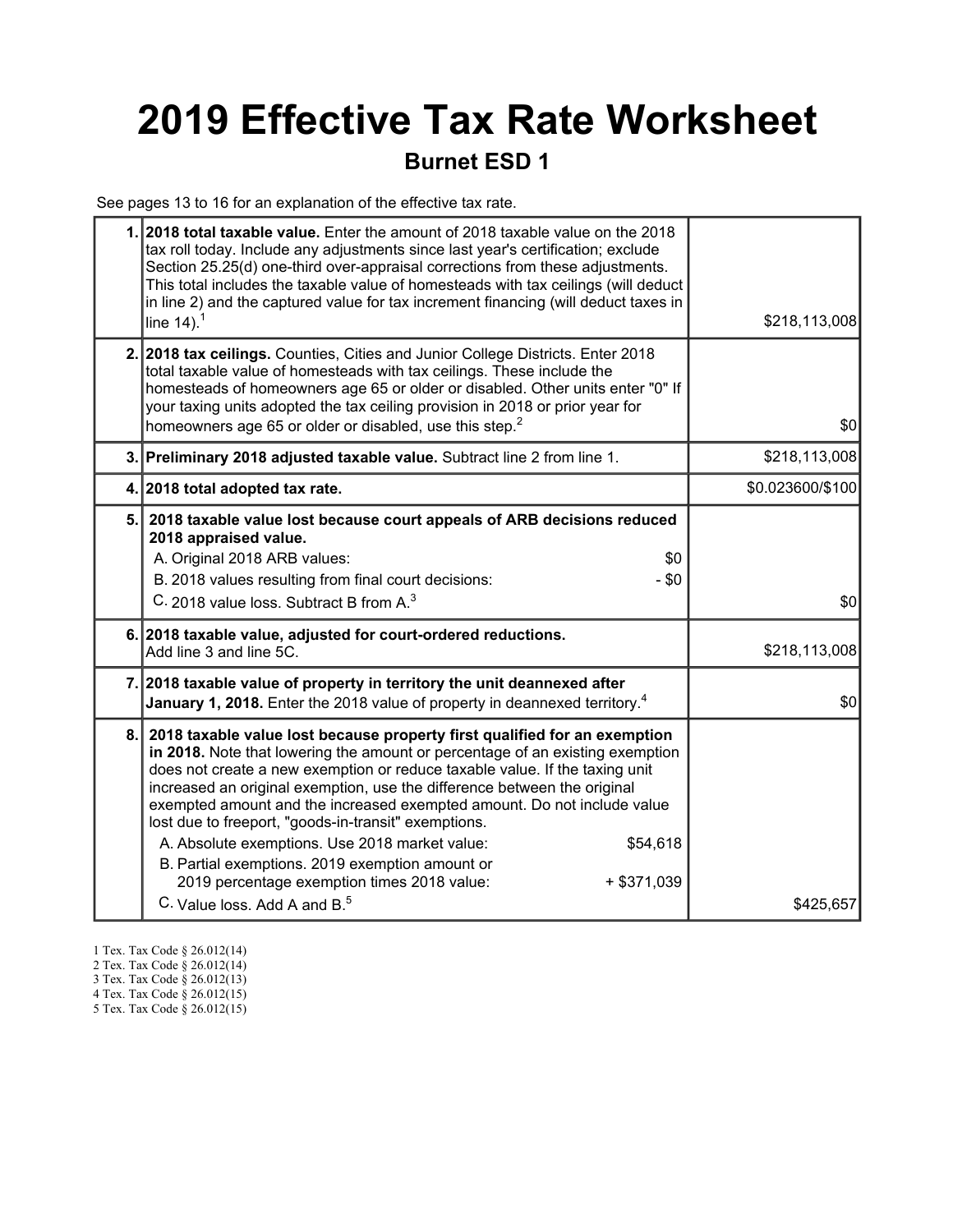### 2019 Effective Tax Rate Worksheet (continued) Burnet ESD 1

| 9.  | 2018 taxable value lost because property first qualified for agricultural<br>appraisal (1-d or 1-d-1), timber appraisal, recreational/scenic appraisal or<br>public access airport special appraisal in 2019. Use only those properties<br>that first qualified in 2019; do not use properties that qualified in 2018.<br>A. 2018 market value:<br>\$0<br>B. 2019 productivity or special appraised value:<br>- \$0<br>C. Value loss. Subtract B from A. <sup>6</sup> | \$0           |
|-----|-----------------------------------------------------------------------------------------------------------------------------------------------------------------------------------------------------------------------------------------------------------------------------------------------------------------------------------------------------------------------------------------------------------------------------------------------------------------------|---------------|
|     | 10. Total adjustments for lost value. Add lines 7, 8C and 9C.                                                                                                                                                                                                                                                                                                                                                                                                         | \$425,657     |
|     | 11. 2018 adjusted taxable value. Subtract line 10 from line 6.                                                                                                                                                                                                                                                                                                                                                                                                        | \$217,687,351 |
|     | 12. Adjusted 2018 taxes. Multiply line 4 by line 11 and divide by \$100.                                                                                                                                                                                                                                                                                                                                                                                              | \$51,374      |
|     | 13. Taxes refunded for years preceding tax year 2018. Enter the amount of<br>taxes refunded by the taxing unit for tax years preceding tax year 2018. Types<br>of refunds include court decisions, Tax Code § 25.25(b) and (c) corrections and<br>Tax Code § 31.11 payment errors. Do not include refunds for tax year 2018.<br>This line applies only to tax years preceding tax year 2018. <sup>7</sup>                                                             | \$76          |
|     | 14. Taxes in tax increment financing (TIF) for tax year 2018. Enter the amount<br>of taxes paid into the tax increment fund for a reinvestment zone as agreed by<br>the taxing unit. If the unit has no 2019 captured appraised value in Line 16D,<br>enter $"0"$ . $^8$                                                                                                                                                                                              | \$0           |
|     | 15. Adjusted 2018 taxes with refunds and TIF adjustment. Add lines 12 and 13,<br>subtract line 14.9                                                                                                                                                                                                                                                                                                                                                                   | \$51,450      |
| 16. | Total 2019 taxable value on the 2019 certified appraisal roll today. This<br>value includes only certified values and includes the total taxable value of<br>homesteads with tax ceilings (will deduct in line 18). These homesteads<br>includes homeowners age 65 or older or disabled. <sup>10</sup><br>A. Certified values only:<br>\$235,482,261<br>B. Counties: Include railroad rolling stock<br>values certified by the Comptroller's office:<br>$+$ \$0       |               |

6 Tex. Tax Code § 26.012(15) 7 Tex. Tax Code § 26.012(13) 8 Tex. Tax Code § 26.03(c)

9 Tex. Tax Code § 26.012(13)

10 Tex. Tax Code § 26.012(15)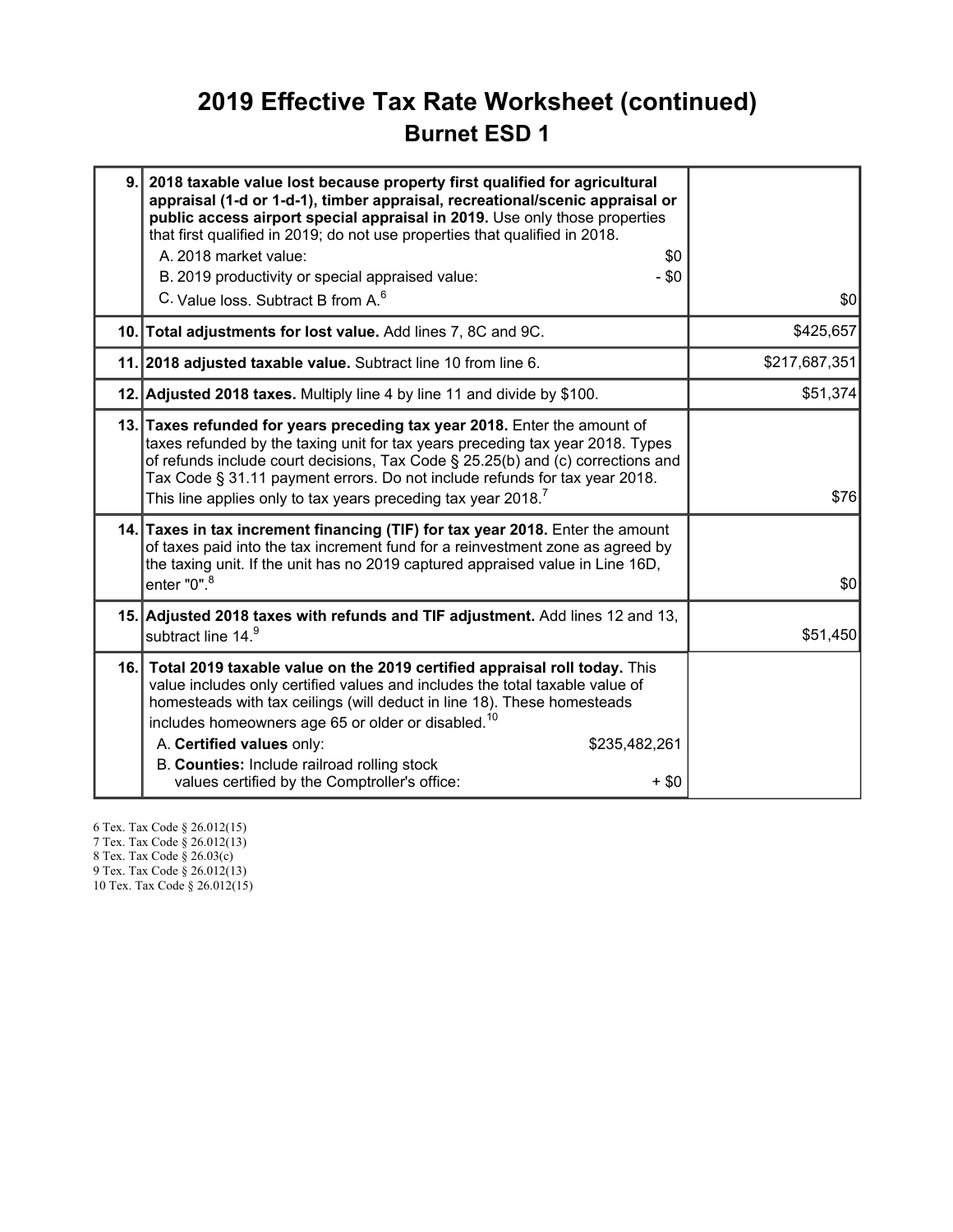### 2019 Effective Tax Rate Worksheet (continued) Burnet ESD 1

| 16.<br>(cont.) | C. Pollution control exemption: Deduct the value<br>of property exempted for the current tax year for<br>the first time as pollution control property:<br>D. Tax increment financing: Deduct the 2019<br>captured appraised value of property taxable by a<br>taxing unit in a tax increment financing zone for<br>which the 2019 taxes will be deposited into the tax<br>increment fund. Do not include any new property<br>value that will be included in line 21 below. <sup>11</sup><br>E. Total 2019 value. Add A and B, then subtract C<br>and D.                                                                                                                                                                                                                                                                                                                                                                                                                                                                                                                                                                                                                                                                                                             | $-$ \$0<br>$-$ \$0 | \$235,482,261 |
|----------------|---------------------------------------------------------------------------------------------------------------------------------------------------------------------------------------------------------------------------------------------------------------------------------------------------------------------------------------------------------------------------------------------------------------------------------------------------------------------------------------------------------------------------------------------------------------------------------------------------------------------------------------------------------------------------------------------------------------------------------------------------------------------------------------------------------------------------------------------------------------------------------------------------------------------------------------------------------------------------------------------------------------------------------------------------------------------------------------------------------------------------------------------------------------------------------------------------------------------------------------------------------------------|--------------------|---------------|
| 17.            | Total value of properties under protest or not included on certified<br>appraisal roll. $12$<br>A. 2019 taxable value of properties under<br>protest. The chief appraiser certifies a list of<br>properties still under ARB protest. The list shows<br>the appraisal district's value and the taxpayer's<br>claimed value, if any or an estimate of the value if<br>the taxpayer wins. For each of the properties<br>under protest, use the lowest of these values.<br>Enter the total value. <sup>13</sup><br>\$1,603,644<br>B. 2019 value of properties not under protest or<br>included on certified appraisal roll. The chief<br>appraiser gives taxing units a list of those taxable<br>properties that the chief appraiser knows about<br>but are not included at appraisal roll certification.<br>These properties also are not on the list of<br>properties that are still under protest. On this list<br>of properties, the chief appraiser includes the<br>market value, appraised value and exemptions<br>for the preceding year and a reasonable estimate<br>of the market value, appraised value and<br>exemptions for the current year. Use the lower<br>market, appraised or taxable value (as<br>appropriate). Enter the total value. <sup>14</sup> | $+$ \$0            |               |

11 Tex. Tax Code § 26.03(c)

12 Tex. Tax Code § 26.01(c)

13 Tex. Tax Code § 26.04 and 26.041

14 Tex. Tax Code § 26.04 and 26.041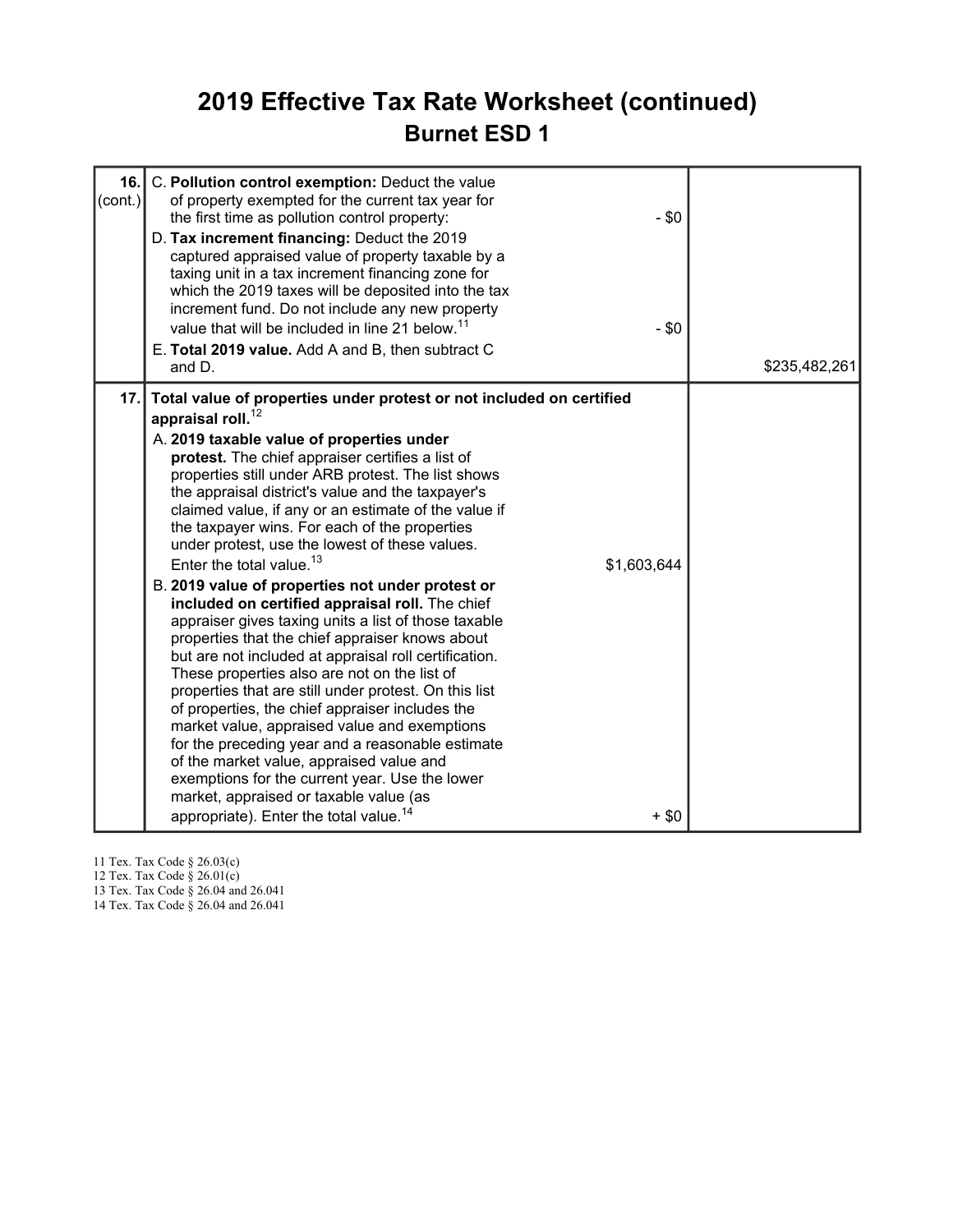### 2019 Effective Tax Rate Worksheet (continued) Burnet ESD 1

| cont. | 17. C. Total value under protest or not certified. Add<br>A and B.                                                                                                                                                                                                                                                                                                                                                                                                                                                                                                                                                                             | \$1,603,644    |
|-------|------------------------------------------------------------------------------------------------------------------------------------------------------------------------------------------------------------------------------------------------------------------------------------------------------------------------------------------------------------------------------------------------------------------------------------------------------------------------------------------------------------------------------------------------------------------------------------------------------------------------------------------------|----------------|
|       | 18. 2019 tax ceilings. Counties, cities and junior colleges enter 2019 total taxable<br>value of homesteads with tax ceilings. These include the homesteads of<br>homeowners age 65 or older or disabled. Other taxing units enter "0". If your<br>taxing units adopted the tax ceiling provision in 2018 or prior year for<br>homeowners age 65 or older or disabled, use this step. <sup>15</sup>                                                                                                                                                                                                                                            | \$0            |
|       | 19. 2019 total taxable value. Add lines 16E and 17C. Subtract line 18.                                                                                                                                                                                                                                                                                                                                                                                                                                                                                                                                                                         | \$237,085,905  |
|       | 20. Total 2019 taxable value of properties in territory annexed after January<br>1, 2008. Include both real and personal property. Enter the 2019 value of<br>property in territory annexed. <sup>16</sup>                                                                                                                                                                                                                                                                                                                                                                                                                                     | \$0            |
|       | 21. Total 2019 taxable value of new improvements and new personal property<br>located in new improvements. New means the item was not on the appraisal<br>roll in 2018. An improvement is a building, structure, fixture or fence erected on<br>or affixed to land. New additions to existing improvements may be included if<br>the appraised value can be determined. New personal property in a new<br>improvement must have been brought into the taxing unit after January 1, 2018<br>and be located in a new improvement. New improvements do include property<br>on which a tax abatement agreement has expired for 2019. <sup>17</sup> | \$4,352,359    |
|       | 22. Total adjustments to the 2019 taxable value. Add lines 20 and 21.                                                                                                                                                                                                                                                                                                                                                                                                                                                                                                                                                                          | \$4,352,359    |
|       | 23. 2019 adjusted taxable value. Subtract line 22 from line 19.                                                                                                                                                                                                                                                                                                                                                                                                                                                                                                                                                                                | \$232,733,546  |
|       | 24. 2019 effective tax rate. Divide line 15 by line 23 and multiply by \$100. <sup>18</sup>                                                                                                                                                                                                                                                                                                                                                                                                                                                                                                                                                    | \$0.0221/\$100 |
|       | 25. COUNTIES ONLY. Add together the effective tax rates for each type of tax the<br>county levies. The total is the 2019 county effective tax rate. <sup>19</sup>                                                                                                                                                                                                                                                                                                                                                                                                                                                                              | $$$ /\$100     |

15 Tex. Tax Code § 26.012(6)

16 Tex. Tax Code § 26.012(17)

17 Tex. Tax Code § 26.012(17)

18 Tex. Tax Code § 26.04(c)

19 Tex. Tax Code § 26.04(d)

A county, city or hospital district that adopted the additional sales tax in November 2018 or in May 2019 must adjust its effective tax rate. The Additional Sales Tax Rate Worksheet on page 39 sets out this adjustment. Do not forget to complete the Additional Sales Tax Rate Worksheet if the taxing unit adopted the additional sales tax on these dates.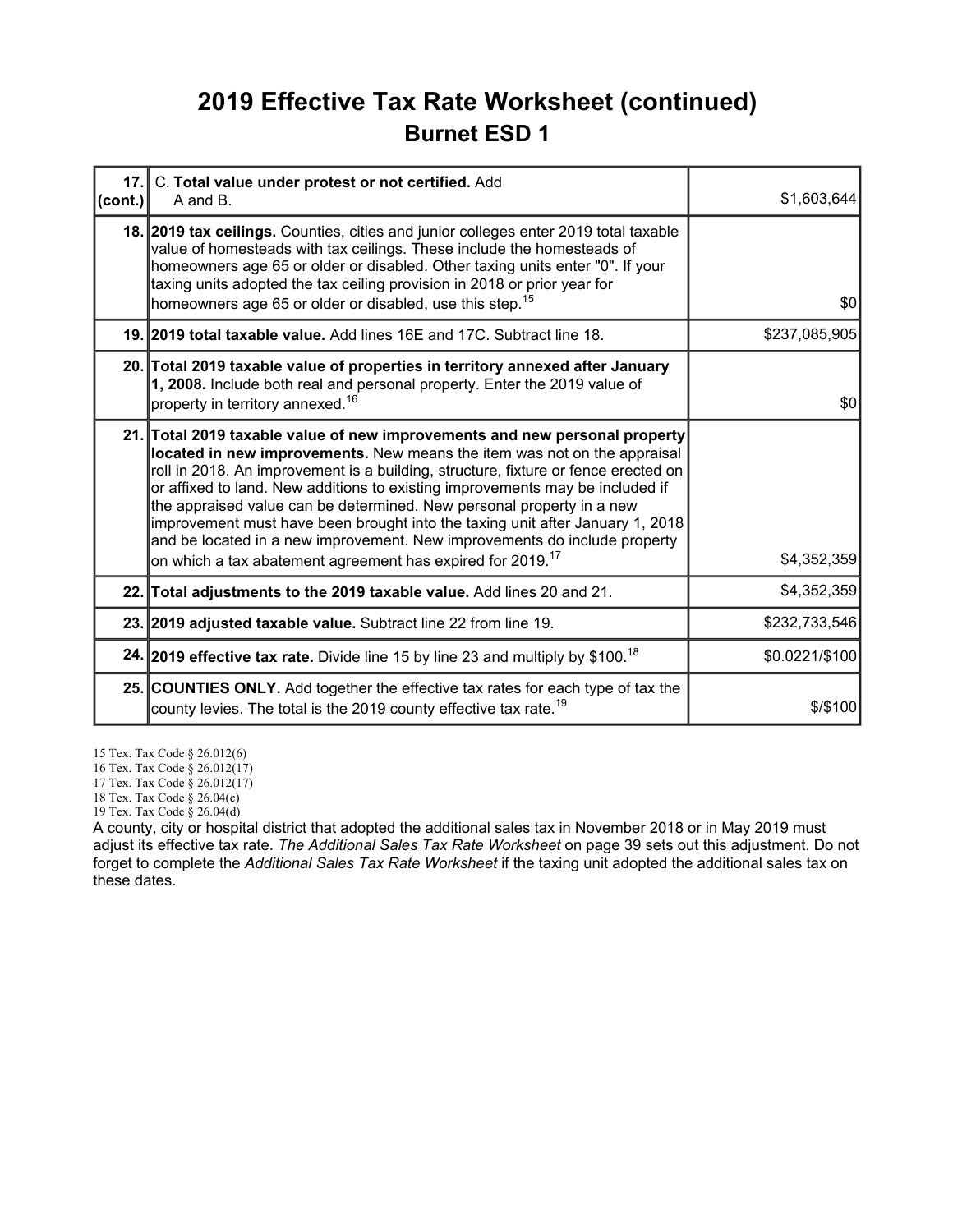## 2019 Rollback Tax Rate Worksheet

#### Burnet ESD 1

See pages 17 to 21 for an explanation of the rollback tax rate.

|     | 26. 2018 maintenance and operations (M&O) tax rate.                                                                                                                                                                                                                                                                                                                                                                                                                                                                                                                                                                                                                                                                                                                                                                                                                                             |                                | \$0.023600/\$100 |
|-----|-------------------------------------------------------------------------------------------------------------------------------------------------------------------------------------------------------------------------------------------------------------------------------------------------------------------------------------------------------------------------------------------------------------------------------------------------------------------------------------------------------------------------------------------------------------------------------------------------------------------------------------------------------------------------------------------------------------------------------------------------------------------------------------------------------------------------------------------------------------------------------------------------|--------------------------------|------------------|
|     | 27. 2018 adjusted taxable value. Enter the amount from line 11.                                                                                                                                                                                                                                                                                                                                                                                                                                                                                                                                                                                                                                                                                                                                                                                                                                 |                                | \$217,687,351    |
| 28. | 2018 M&O taxes.<br>A. Multiply line 26 by line 27 and divide by \$100.<br>B. Cities, counties and hospital districts with<br>additional sales tax: Amount of additional sales<br>tax collected and spent on M&O expenses in<br>2018. Enter amount from full year's sales tax<br>revenue spent for M&O in 2018 fiscal year, if any.<br>Other units, enter "0." Counties exclude any<br>amount that was spent for economic development<br>grants from the amount of sales tax spent.<br>C. Counties: Enter the amount for the state criminal<br>justice mandate. If second or later year, the<br>amount is for increased cost above last year's<br>amount. Other units, enter "0."<br>D. Transferring function: If discontinuing all of a<br>department, function or activity and transferring it<br>to another unit by written contract, enter the<br>amount spent by the unit discontinuing the | \$51,374<br>$+$ \$0<br>$+$ \$0 |                  |
|     | function in the 12 months preceding the month of<br>this calculation. If the unit did not operate this<br>function for this 12-month period, use the amount<br>spent in the last full fiscal year in which the unit<br>operated the function. The unit discontinuing the<br>function will subtract this amount in H below. The<br>unit receiving the function will add this amount in<br>H below. Other units, enter "0."                                                                                                                                                                                                                                                                                                                                                                                                                                                                       | $+/-$ \$0                      |                  |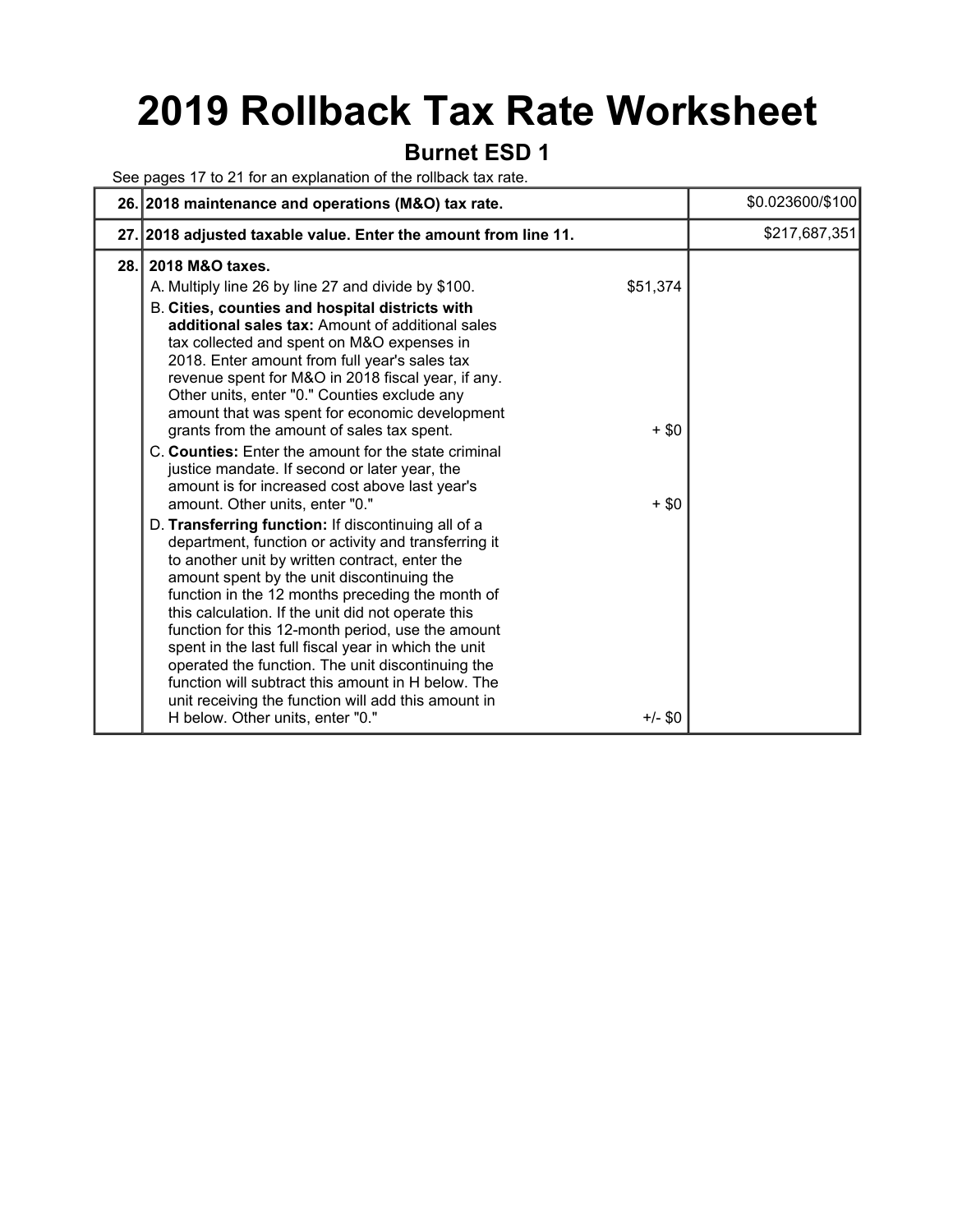### 2019 Rollback Tax Rate Worksheet (continued) Burnet ESD 1

| 28.<br> cont. | E. Taxes refunded for years preceding tax year<br>2018: Enter the amount of M&O taxes refunded<br>during the last budget year for tax years<br>preceding tax year 2018. Types of refunds<br>include court decisions, Section 25.25(b) and (c)<br>corrections and Section 31.11 payment errors.<br>Do not include refunds for tax year 2018. This<br>line applies only to tax years preceding tax year<br>2018.<br>F. Enhanced indigent health care expenditures:<br>Enter the increased amount for the current year's<br>enhanced indigent health care expenditures<br>above the preceding tax year's enhanced indigent<br>health care expenditures, less any state<br>assistance.<br>G. Taxes in tax increment financing (TIF): Enter<br>the amount of taxes paid into the tax increment<br>fund for a reinvestment zone as agreed by the<br>taxing unit. If the unit has no 2019 captured<br>appraised value in Line 16D, enter "0."<br>H. Adjusted M&O Taxes. Add A, B, C, E and F. For<br>unit with D, subtract if discontinuing function and<br>add if receiving function. Subtract G. | $+ $76$<br>$+$ \$0<br>$-$ \$0 | \$51,450       |
|---------------|---------------------------------------------------------------------------------------------------------------------------------------------------------------------------------------------------------------------------------------------------------------------------------------------------------------------------------------------------------------------------------------------------------------------------------------------------------------------------------------------------------------------------------------------------------------------------------------------------------------------------------------------------------------------------------------------------------------------------------------------------------------------------------------------------------------------------------------------------------------------------------------------------------------------------------------------------------------------------------------------------------------------------------------------------------------------------------------------|-------------------------------|----------------|
|               | 29. 2019 adjusted taxable value.<br>Enter line 23 from the Effective Tax Rate Worksheet.                                                                                                                                                                                                                                                                                                                                                                                                                                                                                                                                                                                                                                                                                                                                                                                                                                                                                                                                                                                                    |                               | \$232,733,546  |
|               | 30. 2019 effective maintenance and operations rate.<br>Divide line 28H by line 29 and multiply by \$100.                                                                                                                                                                                                                                                                                                                                                                                                                                                                                                                                                                                                                                                                                                                                                                                                                                                                                                                                                                                    |                               | \$0.0221/\$100 |
|               | 31. 2019 rollback maintenance and operation rate.<br>Multiply line 30 by 1.08. (See lines 49 to 52 for additional rate for pollution<br>control expenses.                                                                                                                                                                                                                                                                                                                                                                                                                                                                                                                                                                                                                                                                                                                                                                                                                                                                                                                                   |                               | \$0.0238/\$100 |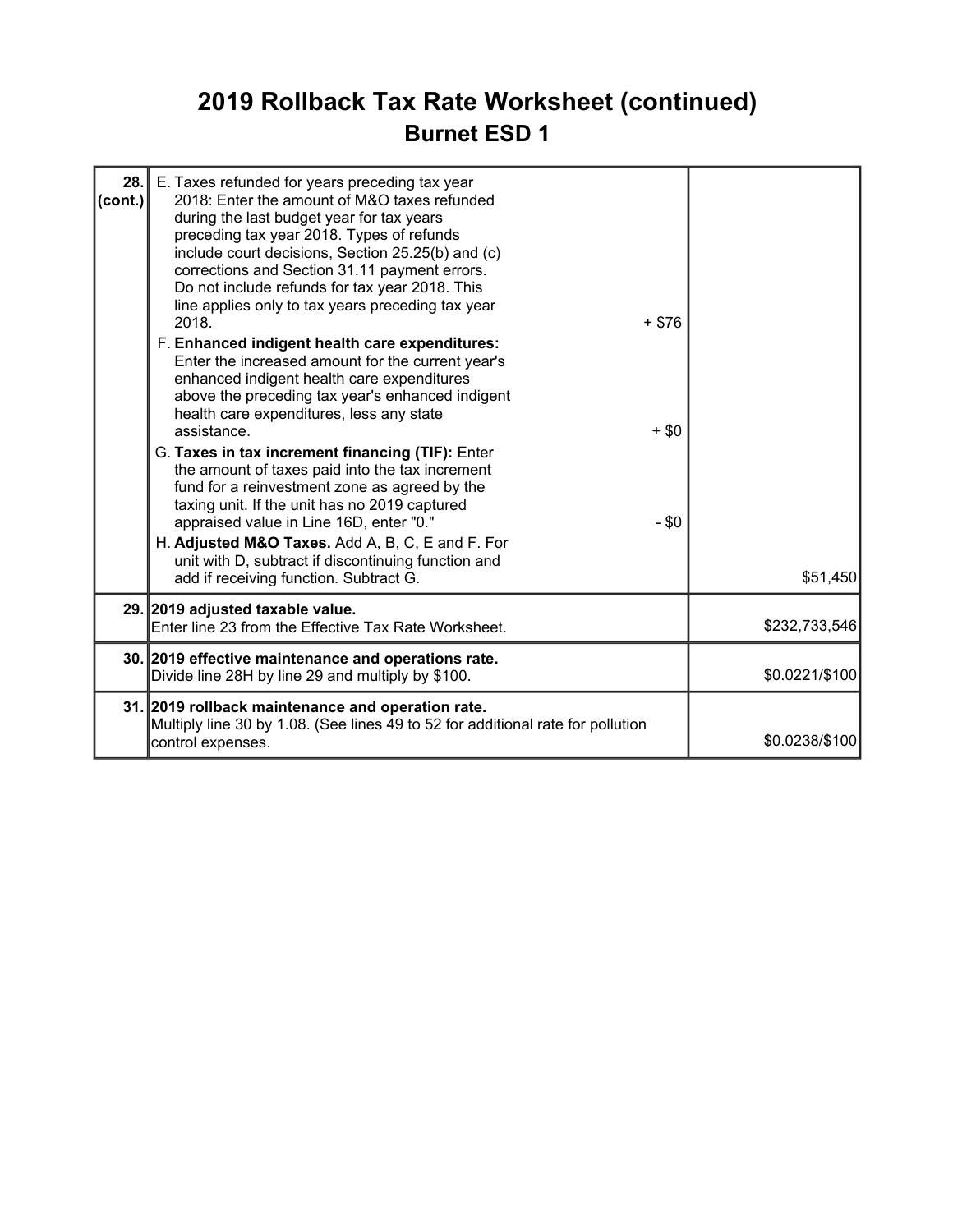### 2019 Rollback Tax Rate Worksheet (continued) Burnet ESD 1

| 32.1 | Total 2019 debt to be paid with property taxes and additional sales tax<br>revenue.<br>"Debt" means the interest and principal that will be paid on debts that:<br>(1) are paid by property taxes,<br>(2) are secured by property taxes,<br>(3) are scheduled for payment over a period longer than one year and<br>(4) are not classified in the unit's budget as M&O expenses.<br>A: Debt also includes contractual payments to other<br>taxing units that have incurred debts on behalf of this<br>taxing unit, if those debts meet the four conditions<br>above. Include only amounts that will be paid from<br>property tax revenue. Do not include appraisal<br>district budget payments. List the debt in Schedule B:<br>Debt Service.<br>\$0<br>B: Subtract unencumbered fund amount used to<br>reduce total debt.<br>-\$0<br>C: Subtract amount paid from other resources.<br>$-\$0$<br>D: Adjusted debt. Subtract B and C from A. | \$0            |
|------|---------------------------------------------------------------------------------------------------------------------------------------------------------------------------------------------------------------------------------------------------------------------------------------------------------------------------------------------------------------------------------------------------------------------------------------------------------------------------------------------------------------------------------------------------------------------------------------------------------------------------------------------------------------------------------------------------------------------------------------------------------------------------------------------------------------------------------------------------------------------------------------------------------------------------------------------|----------------|
|      | 33. Certified 2018 excess debt collections. Enter the amount certified by the<br>collector.                                                                                                                                                                                                                                                                                                                                                                                                                                                                                                                                                                                                                                                                                                                                                                                                                                                 | \$0            |
|      | 34. Adjusted 2019 debt. Subtract line 33 from line 32.                                                                                                                                                                                                                                                                                                                                                                                                                                                                                                                                                                                                                                                                                                                                                                                                                                                                                      | \$0            |
|      | 35. Certified 2019 anticipated collection rate. Enter the rate certified by the<br>collector. If the rate is 100 percent or greater, enter 100 percent.                                                                                                                                                                                                                                                                                                                                                                                                                                                                                                                                                                                                                                                                                                                                                                                     | 98.000000%     |
|      | 36. 2019 debt adjusted for collections. Divide line 34 by line 35.                                                                                                                                                                                                                                                                                                                                                                                                                                                                                                                                                                                                                                                                                                                                                                                                                                                                          | \$0            |
|      | 37.12019 total taxable value. Enter the amount on line 19.                                                                                                                                                                                                                                                                                                                                                                                                                                                                                                                                                                                                                                                                                                                                                                                                                                                                                  | \$237,085,905  |
|      | 38. 2019 debt tax rate. Divide line 36 by line 37 and multiply by \$100.                                                                                                                                                                                                                                                                                                                                                                                                                                                                                                                                                                                                                                                                                                                                                                                                                                                                    | \$0.0000/\$100 |
|      | 39. 2019 rollback tax rate. Add lines 31 and 38.                                                                                                                                                                                                                                                                                                                                                                                                                                                                                                                                                                                                                                                                                                                                                                                                                                                                                            | \$0.0238/\$100 |
|      | 40. COUNTIES ONLY. Add together the rollback tax rates for each type of tax the<br>county levies. The total is the 2019 county rollback tax rate.                                                                                                                                                                                                                                                                                                                                                                                                                                                                                                                                                                                                                                                                                                                                                                                           | $$$ /\$100     |

A taxing unit that adopted the additional sales tax must complete the lines for the Additional Sales Tax Rate. A taxing unit seeking additional rollback protection for pollution control expenses completes the Additional Rollback Protection for Pollution Control.